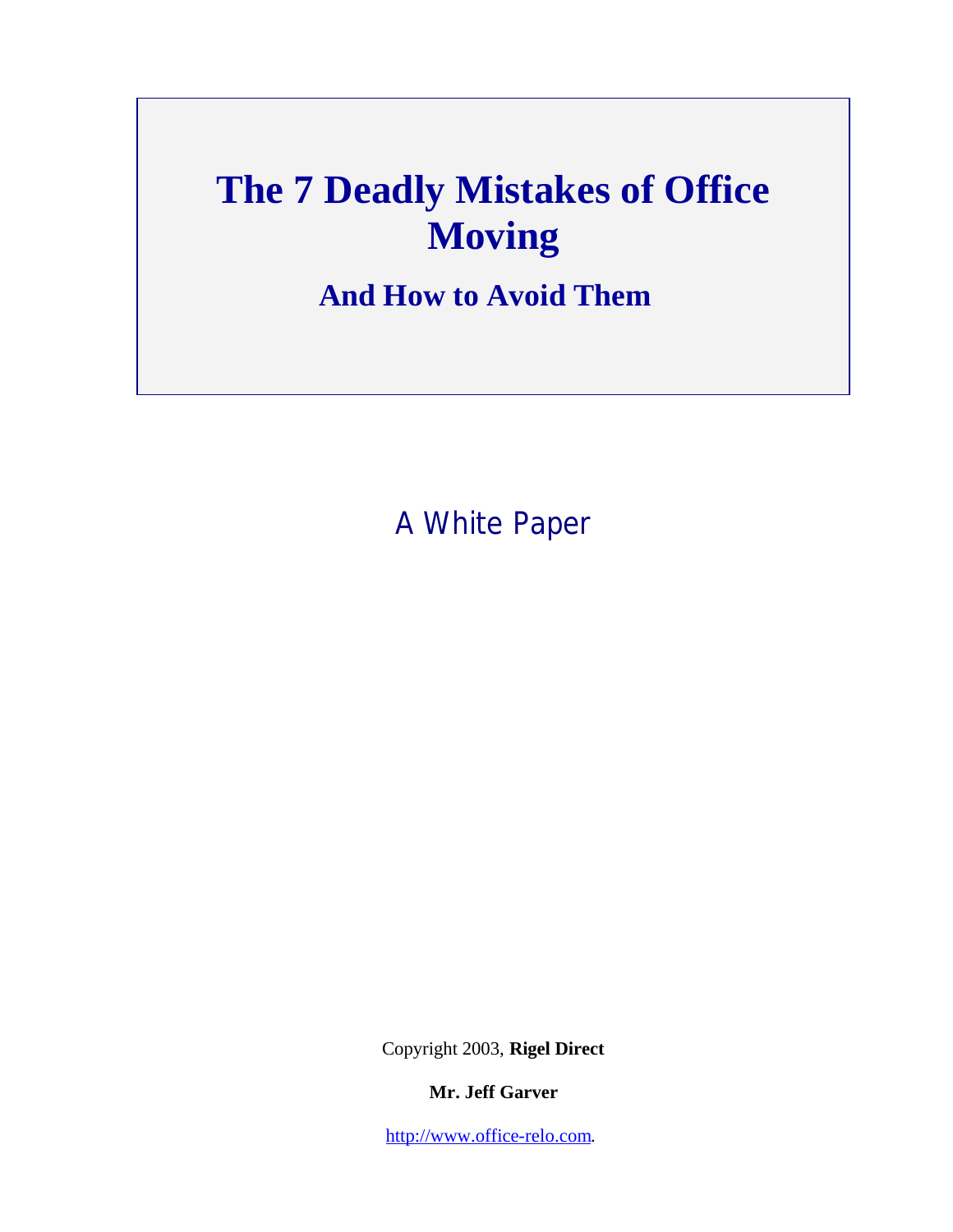Moving your company's office can be hazardous to your financial health, if you are not prepared for what lies ahead. Most managers put in charge of coordinating a corporate relocation have never lived through the experience before. How can they know what to expect? The volume of details that must be attended to is mind-boggling. Mostly, they learn as they go by making costly mistakes. These mistakes are costly in terms of both out-of-pocket dollars and lost productivity. As one such beleaguered manager put it, the best education comes with a large tuition bill. This does not have to be the case.

The thousands of decisions that face an average relocation manager resemble a minefield. You simply can't see where the hazards are until you step on them. Sadly, there are an almost unlimited number of ways to make costly mistakes. We will focus on the seven major areas where the most common mistakes are made. Then, we will discuss strategies you can use to prevent these mistakes from happening.

### **1. Bad Vendor Selections**

First, the most common and most costly mistake is *bad vendor selections*. There are many vendors you will hire to help you relocate your office. These include architects, general contractors, project managers, interior designers, telephone Systems and services vendors, computer Systems and networking vendors, cabling installers, security System vendors, furniture System vendors, and moving companies, just to name the main ones. If you work for a larger company, the vendors you hire for the move may total more than 100. If you don't allow enough time to properly plan a move, you must make your vendor selections in haste. Hiring a bad vendor can jeopardize the entire move. Vendors who don't deliver on time or as promised can delay the move, costing thousands in unnecessary expense.

The biggest complaints about vendors are (in no particular order of importance):

 **Didn't show up on time or begin when he promised Did not return phone calls Did not obtain the appropriate permits on time Did not apply enough manpower to stay on schedule Suffered parts or equipment back-orders that delayed his completion Failed to complete the job on time Exceeded his proposed costs through excessive Change Orders Did not furnish agreed-upon deliverables (test documentation, as-builts, etc.)**

Selection of competent vendors always seems easier than it really is. Most novice relocation managers will resort to the price and three references method of selection. This means that potential vendors are invited to submit a price for goods and services. Since it is assumed that all vendors are created equal, the temptation is to hire the vendor with the lowest price. Just to cover themselves, relocation managers will also require three references of satisfied customers who have successfully used that vendor. Simply by phoning those references and asking them if they were satisfied with the vendor should yield a risk-free selection, right? Nothing could be further from the truth! Do you really believe that a vendor will furnish names of dissatisfied customers? Vendors will ONLY supply good references. Now, what do you do?

There are many areas of focus that will help you find the right vendor, and they go way beyond the price and three references approach. First, you need to determine the typical project size and scope in which your potential vendors have the most experience. You want to match your project as closely as possible with your vendor's experience. Does the vendor work on projects of your size, or do they suit a different size of customer? What about the scope of the project? Have they performed many very-similar projects successfully,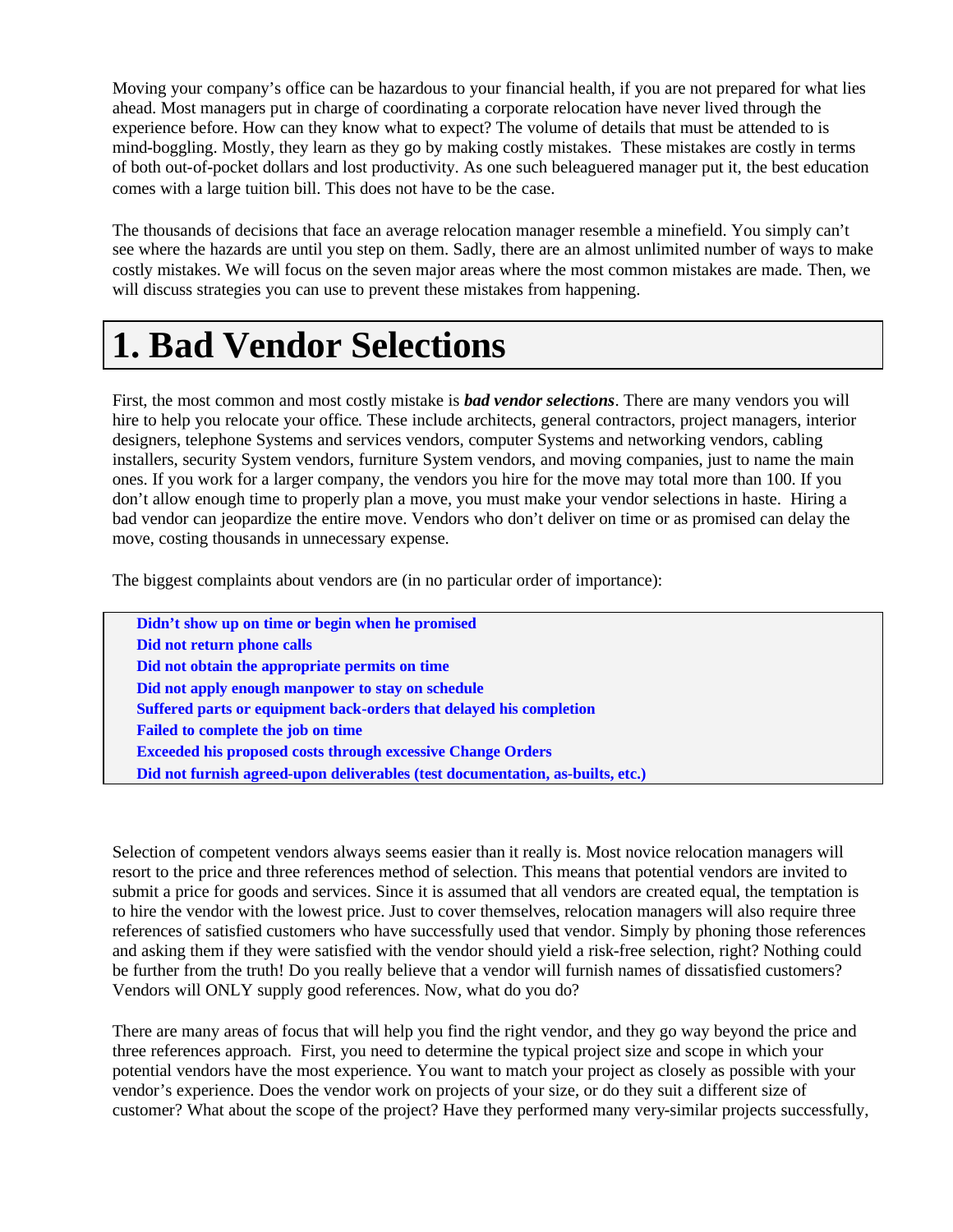or is this one a stretch for them? Is your vendor a specialist in this specific requirement, or are they a generalist who attempts to satisfy many needs? The choice is ultimately yours, and there is no right or wrong answer.

Once you have shortened the list of potential vendors, you can arrange to take a tour of a customer site. This will give you a good idea of the vendor's real life experiences. Some vendors may not be able to set up a tour at all. They either can't find any satisfied customers, or they can't show any similar project experience. Either way, this is what you want to find out now, not after you hire them. By the way, insist that the customer contact person be present during the tour. You want to ask the questions.

Speaking of questions, you need to arm yourself with meaningful questions. Too many managers will simply ask the customer, Are you satisfied? Here are some suggestions of specific questions to ask that will yield true information about the vendor:

 **Did they show up when promised? Did they meet all deadlines? Did they cause any other vendors to be delayed? How far did their final cost exceed their proposal? Was their training effective and performed on time? Was on-site support or programming performed on time? Are you completely satisfied with the quality of work performed? Are you satisfied with the materials/equipment used? Has their ongoing service/warranty work met your expectations? Will you use this vendor again in the future? If you had it to do all over again, would you select this vendor?**

## **2. Poor Coordination**

The second deadly mistake, *poor coordination* is responsible for delays and cost overruns. Letting your vendors run wild without tight supervision is a formula for disaster. You are in charge. You will run this show. Too often, relocation managers will allow their architect or general contractor to handle the coordination issues, and manage the schedule. This usually results in a schedule that meets their needs, not yours. You have to hold their feet to the fire.

Why should you coordinate the project? Because if you don't, you will be the referee for every fight and disagreement between the various vendors. Any time there are a dozen or more vendors involved, there are going to be conflicts. Every time the schedule is amended, ALL of the other vendors are affected. If you are constantly reacting to these amendments, you will become unpopular in short order. Rather than playing Solomon, wouldn't you rather oversee a calm, orderly project?

The vendors hired for a relocation project usually fall into two broad categories; construction related, and nonconstruction related. The construction related vendors are obvious. The first of these is the *architect* that designed the interior space, specified the materials and furnishings to be used, wrote the RFP to find a construction contractor, and applied for the permits. Possibly, you hired an *interior design firm* that works in conjunction with the architect. Next, the *general contractor* will oversee the actual building of the interior space. He hires and manages all the *sub-contractors* whose products and services include electrical, HVAC, plumbing, carpentry, drywall, carpet, resilient flooring, acoustical ceiling, millwork, paint, signage, and possibly others. If you have hired a *project manager* to oversee the construction project, this person will also fall into this category. He would be responsible for the timely completion of the construction project on budget. His effort, however, would be limited to the construction project.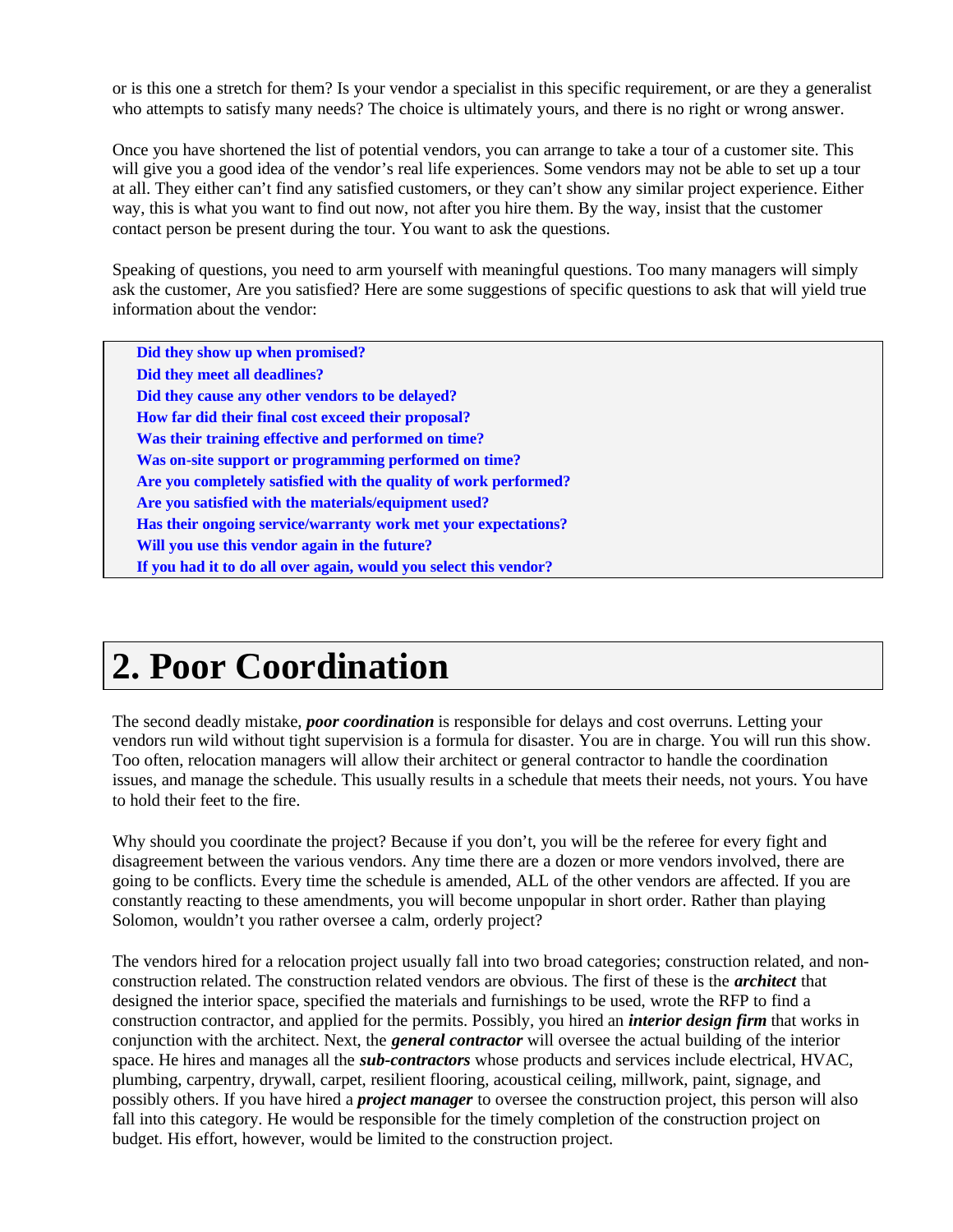Not every vendor you hire is directly tied to the construction project. You will likely be looking for vendors to provide and install a telephone System, access control security System, computer networking equipment, communications cabling, Systems (modular) furniture, telephone services (including dedicated data lines, ISDN, DSL, and T-1), and a furniture-moving vendor. While these vendors need to coordinate their efforts to maintain your project schedule, they are not considered to be construction-related. And here is where the coordination becomes critical.

Every change in the construction schedule potentially impacts the non-construction related vendors. If the general contractor discovers that the carpet you want is back-ordered, the modular furniture vendor cannot begin installation on time. The cabling vendor and electrician cant wire the cubicles until they are installed. The phone and computer vendors can't install and test their equipment until the cabling is finished. So, you can see how arbitrary changes made to the schedule would have a domino affect on every other vendor. You can't allow one of your vendors to make changes to the schedule, no matter how minor, until you have assessed the impact on all other vendors. Your project completion could be delayed beyond the move-in date!

## **3. Insufficient Staffing**

Inadequate supervision or poor coordination is usually the result of the third deadly mistake that of *insufficient staffing*, or the inability (or unwillingness) to delegate tasks. If you have no help, you can't possibly manage the entire move. You need an orderly approach to managing the relocation.

First, recognize that you need help. You will have to recruit employees from within your organization who can carry part of the load. You will be the big cheese, or move director. Select the members of your team based on their area of expertise. These need not be department heads. In fact, most middle and upper management types are not good choices. They are unaccustomed to taking direction, and tend to argue with you about your decisions.

Specialized knowledge is the key. You want team members who have good working knowledge on their particular area of expertise, and access to certain corporate records. Here is a short list to get you thinking about the areas of expertise you will need on your move team:

 **Telephone Systems and Services Computer Systems and Networking Copiers and other Office Machines Communications Cabling Electronic Security Furniture (including modular furniture) Warehousing (materials management) Postage Meters and other Mail Room equipment Printing Services Employee Roster Customer Lists Vendor/Supplier Relationships Records Storage and Archiving Construction Issues Colors and Fabrics**

You will not need a team member for each of the above items. Many of your team members will have multiple areas of knowledge. For example: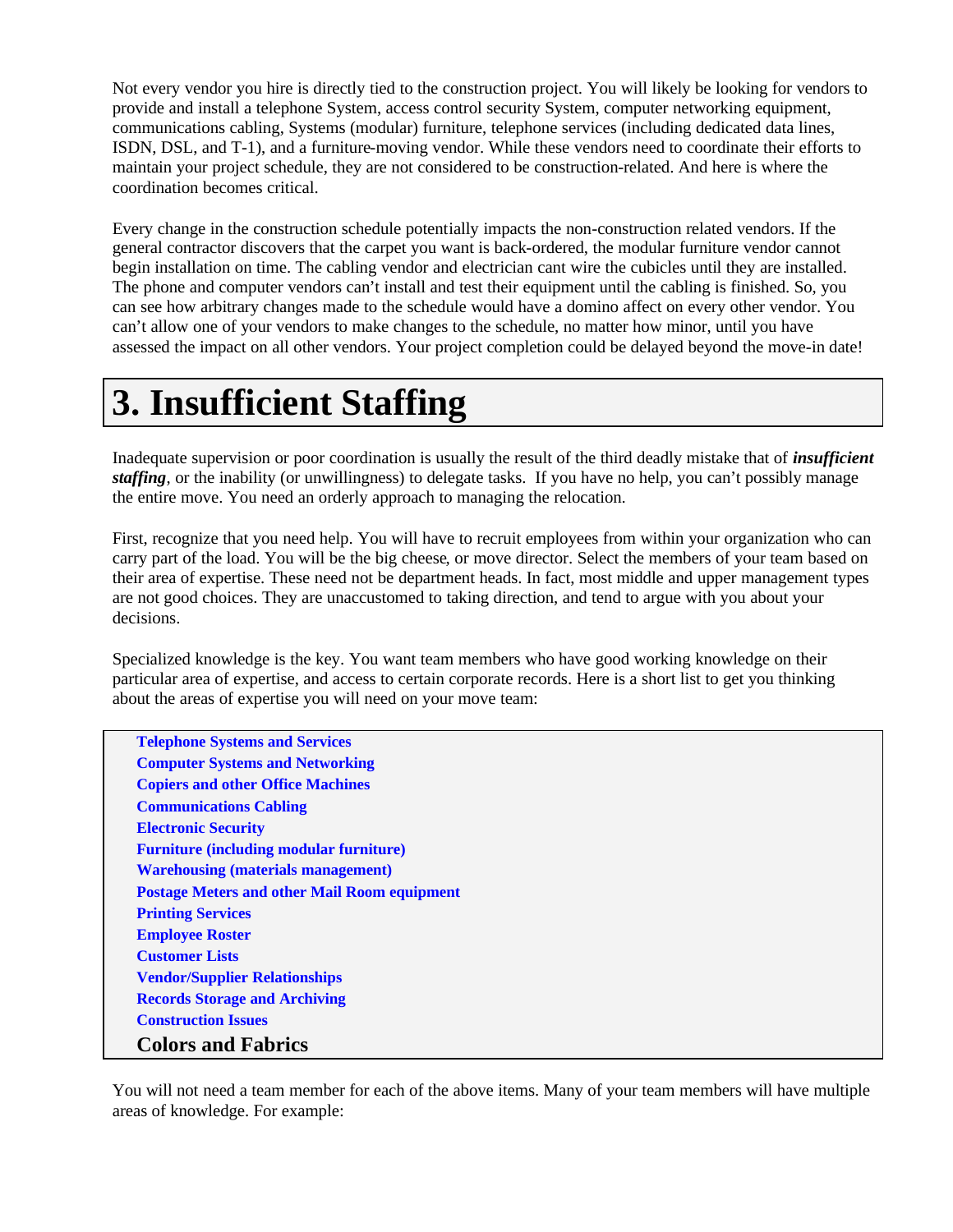### *Example #1*

Your IT Manager may know computers, networking, phone Systems, cabling and security Systems well enough to represent these areas on your team.

### *Example #2*

Your Office Manager may have expertise in furniture, telephone service, copiers, mailing room equipment, and printing services.

### *Example #3*

Your HR Manager may know all about communications, and will have access to employee rosters, customer lists and vendor/supplier lists.

In the three examples above, you have covered all but a few items. What remains can be divided among your team members, or defaulted to you, the Supreme Commander.

Select your internal team early, and put them to work on specific tasks with firm dates for completion. You will have to set up a standing weekly meeting where everyone reports on his or her progress. Pick a time for the meeting when interruptions by phone or pager are less likely. Set an agenda each week, and stick to it. Set milestones for completion of each task. Have someone keep minutes of each meeting so there is no confusion about what was agreed, or about who said what. Don't end the meeting until everyone is clear about his or her responsibilities for the next week. Begin each meeting with a review of what was agreed last week.

After you have established your internal team and meeting schedule, you will need to appoint or nominate a coordinator or liaison for each department within your organization. These are not members of your team, and will not attend the weekly meetings. They will simply represent their department for planning and coordination purposes. Just to start you thinking about it, some departments may include Executive, administration, human resources, product development, manufacturing, assembly, editorial, copywriting, marketing, sales, data processing, programming, information technology, MIS, communications, accounting, finance, customer service, order entry, fulfillment, installations, delivery, operations, shipping and receiving, materials management, claims, training, or credit union.

Your department coordinators will be responsible for knowing what items are to be moved, trashed, archived, and warehoused. It is helpful to create a database for the items in each category. This will come in handy later when you are obtaining estimates.

Your department coordinators will also be responsible for the layout of their department's space. This includes the layout of individual offices and rooms within the space. It is important to have each office occupant sign off on their office layout before installing electrical outlets and cabling jacks on the wrong side of the office.

The department coordinators will have to tell you exactly where they want to place computer equipment, fax machines, copiers and printers. This must be known in advance of designing the electrical and cabling Systems. Many electrical outlets will need to be dedicated, not shared. You want to know this now, not after the electrician is sweeping up.

## **4. Starting Late**

The fourth most common mistake is *starting late*. An office move takes many months, even after a site has been selected and a lease has been signed. Too many companies paint their vendors into a corner by allowing too little time to prepare a decent proposal, and even less time to deliver or install the goods and services purchased. A rushed vendor makes mistakes. Don't place your move in jeopardy by expecting miracles.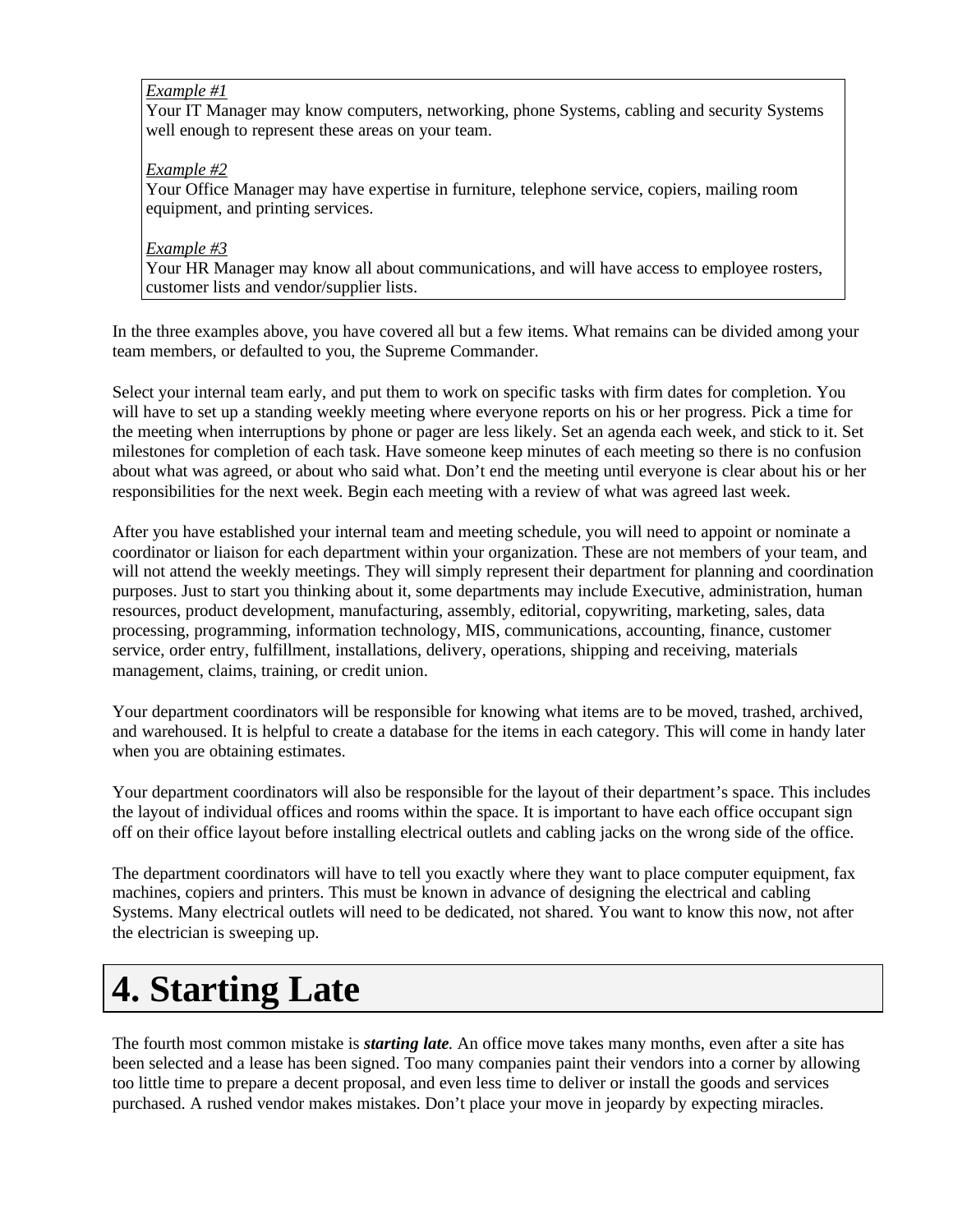The larger the organization, the more time will be required to successfully plan and implement a relocation. There is no hard and fast rule that tells you exactly when to begin this long process, but think about all the issues and how they are interrelated. Each must be completed before the other can begin. Here is a VERY brief list of the events that must occur, in chronological order. There are actually over 200 such events in a typical relocation, but we will not list them all here. This list is provided just to get you thinking:

- **q** Hire the architect
- $\Box$  Hire the broker
- $\Box$  Find the space
- $\Box$  Negotiate and sign the lease
- $\Box$  Determine the move-in date
- $\Box$  Prepare the floor plans
- **q** Obtain permits
- **q** Hire the General Contractor
- **q** Hire the Project Manager
- $\Box$  Establish the construction schedule
- $\Box$  Select your internal move team
- **Q** Choose department coordinators
- $\Box$  Hire the telephone System vendor
- **Q** Order telephone service and data-lines
- $\Box$  Hire the cabling vendor
- **Q** Hire the security System vendor
- q Hire the furniture vendor
- q Hire the computer Systems vendor
- $\Box$  Send letters to customers and vendors/suppliers
- **Q** Order new stationery
- **q** Order new furniture
- q Hire the furniture mover
- **q** Order boxes
- **□** Label all items to be moved
- □ Store/Archive records
- **q** Arrange for trash hauling
- q Schedule computer System downtime (back-up)
- **Q** Arrange for employee training
- $\Box$  Distribute keys/pass cards
- $\Box$  Re-paint company vehicles

Let's say this is the short list of events that you will coordinate for your office move. Obviously, nothing can begin until you find a new space and sign the lease. But, you must know your space needs pretty well, or you could make a bad selection. So, the architect might be hired first. The architect can help you determine whether a particular space literally fits your rough layout, based on an understanding of your work flow.

Once the move-in date is fixed, it's a mad dash to the finish line. All vendors must squeeze their work into the time available. If you drag your feet on vendor selection, you will make this problem worse. If you really squeeze your vendors, you are betting that nothing will go wrong, and that there will be no delays or backorders. This is not a likely scenario.

The time to plan is BEFORE you have selected a space and signed a lease. How, then, can you estimate the time required in which everything must be done? Your broker can estimate how long it will take to find a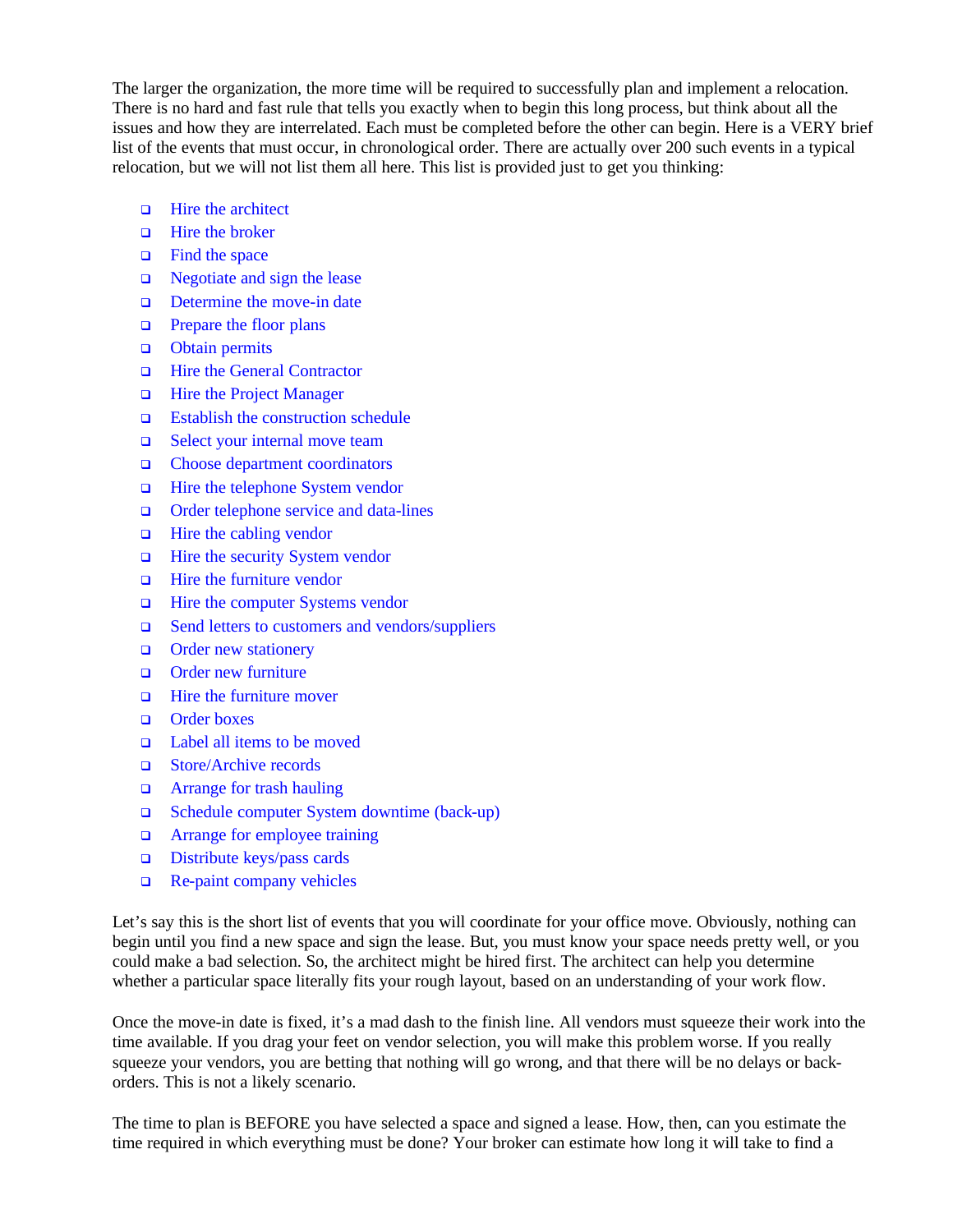space, negotiate the lease, and sign it. The haggling over terms is the big unknown here. Your architect can help you with a time estimate for the construction project. Permits can be a big delay.

That's about as much help as you'll get. The vendors you hire, like the telephone and computer vendors may have long lead times for equipment. You need to know up front which phone System and computer equipment you will purchase in order to avoid long lead times (or to know what those lead times are). The cabling must be done before the computer and telephone Systems can be installed and tested. As we mentioned earlier, the cabling is dependent on the timely installation of all modular furniture, which is dependent on timely installation of the carpeting. Phone System installation is also dependent on the provision of services, such as dial tone lines, T-1, ISDN and DSL lines from your local phone company. If your computer System needs to link to another remote site, the high-speed data lines must also be in place before the System can be made operational. Lead times for some services can be many months.

It is fairly simple to arrange for printing new stationery or for moving the office furniture, but most other events are co-dependent. All these interrelated events must be placed on a big list with dates for completion. As one changes, many others must change with it. Once the schedule is roughed-in, make sure there is enough time to conduct a respectable vendor selection process. As you discover that key dates must move backwards, this will help you determine the appropriate starting dates. And, you'll probably conclude that there is no such thing as starting too early.

## **5. Compressing the Schedule**

Closely related to starting too late is the fifth deadly mistake, *compressing the schedule*. Trying to make up for lost time or a late start by reducing the allotted time for completion is very dangerous. Plan for enough time to allow each vendor to complete his task as agreed. Just because it takes nine months to make a baby, does not mean that nine guys can make a baby in one month!

Your vendor planned for this project, based on information you provided during your competition. They were selected based in part on their ability to get the project completed on time and on budget. Now, you must reduce the available time because of some schedule slippage caused by another vendor or unforeseen event. How can your vendor get the same quality job done in less time? One way is by throwing extra bodies at the project. Another is by working overtime (longer days, double-shifts and weekends). You can't expect your vendor to eat this additional cost, since it is beyond their control. They will expect to be paid extra for this.

If you decide to play tough guy and refuse to pay for the overtime your schedule slippage has caused, your vendor's only defense is to treat your project as a loss leader. This means that will take their A-Team off the project, replacing them with less experienced employees who earn less money. Now, you have placed your project at risk.

Even if you still have your vendors A-Team on site, compressing the schedule rushes your vendors and puts too many bodies on the job site at one time. Imaging the sight of a dozen vendors, all on-site at the same time, fighting for elbow room alongside the construction sub-contractors. Nobody can be productive under these conditions. Don't kid yourself into thinking that your project will be different.

General contractors are notorious for compressing parts of the construction schedule. If they can't obtain their permit to close up the walls, they will spend the time installing ceiling tiles. While this sounds like they are making good use of their time while maintaining their OVERALL schedule, think about how this one change will affect other vendors. Your cabling vendor will have far less time to install the cabling than planned. Who pays for their overtime? If the carpet is delayed, you already know how other vendors are affected. Will the general contractor pay for the overtime required of the furniture vendor, cabling vendor, and telephone System vendor? Even his small actions have major consequences.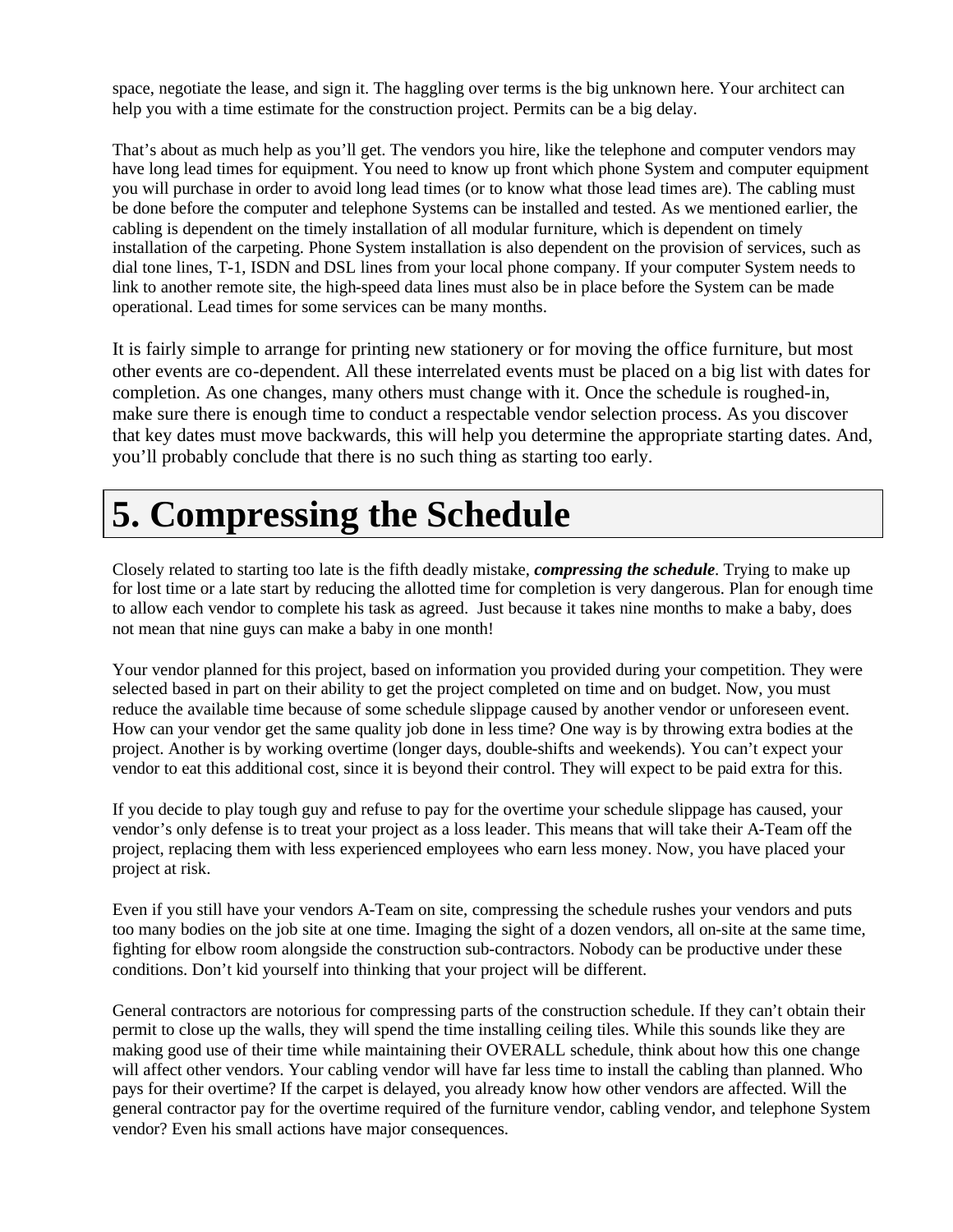Do yourself a favor and write some provisions in your contracts for how these schedule compressions will be handled. What are the ramifications for the vendor for causing a delay that will compress the schedule and cause overruns? You may consider a liquidated damages clause that spells out the penalties that will apply for every day a vendor is late.

### **6. Inadequate Budgeting**

The sixth mistake most commonly made is *inadequate budgeting*. Many companies have no idea what they will have to spend on their office move, and have no firm budget established. Others will establish an arbitrary budget that has no relation to reality. Both strategies are doomed. Without guidance, entire Systems are forgotten until the last minute, and must then be procured with unbudgeted funds. Constantly repeating it's not in the budget serves no ones interests. If you expect your vendors to perform free services, you can pretty much imagine the quality of employee your vendor will give you. There are many places to look for help in getting budget estimates for all the goods and service required.

To save you some time, a partial list of items whose cost must be known upfront are:

### **Recurring Real Estate Costs**

Annual Gross Rent **Utilities** Parking Real Estate Taxes Personal Property Taxes Hazard Insurance **Maintenance Soft Dollar Expenses** Recruitment Costs Training Costs for New Employees Training Costs for New Equipment Employee Relocation Travel Expenses Freight/Delivery Costs Lost Business **Capital Expenses** Tenant Improvements New Office Furniture New Systems Furniture Copier/Mailroom Equipment New Telephone System New Computer Equipment Cabling Installation Security System Amortization/Depreciation **Moving Expenses Communications** Stationery & Forms Printing Warehousing/Archiving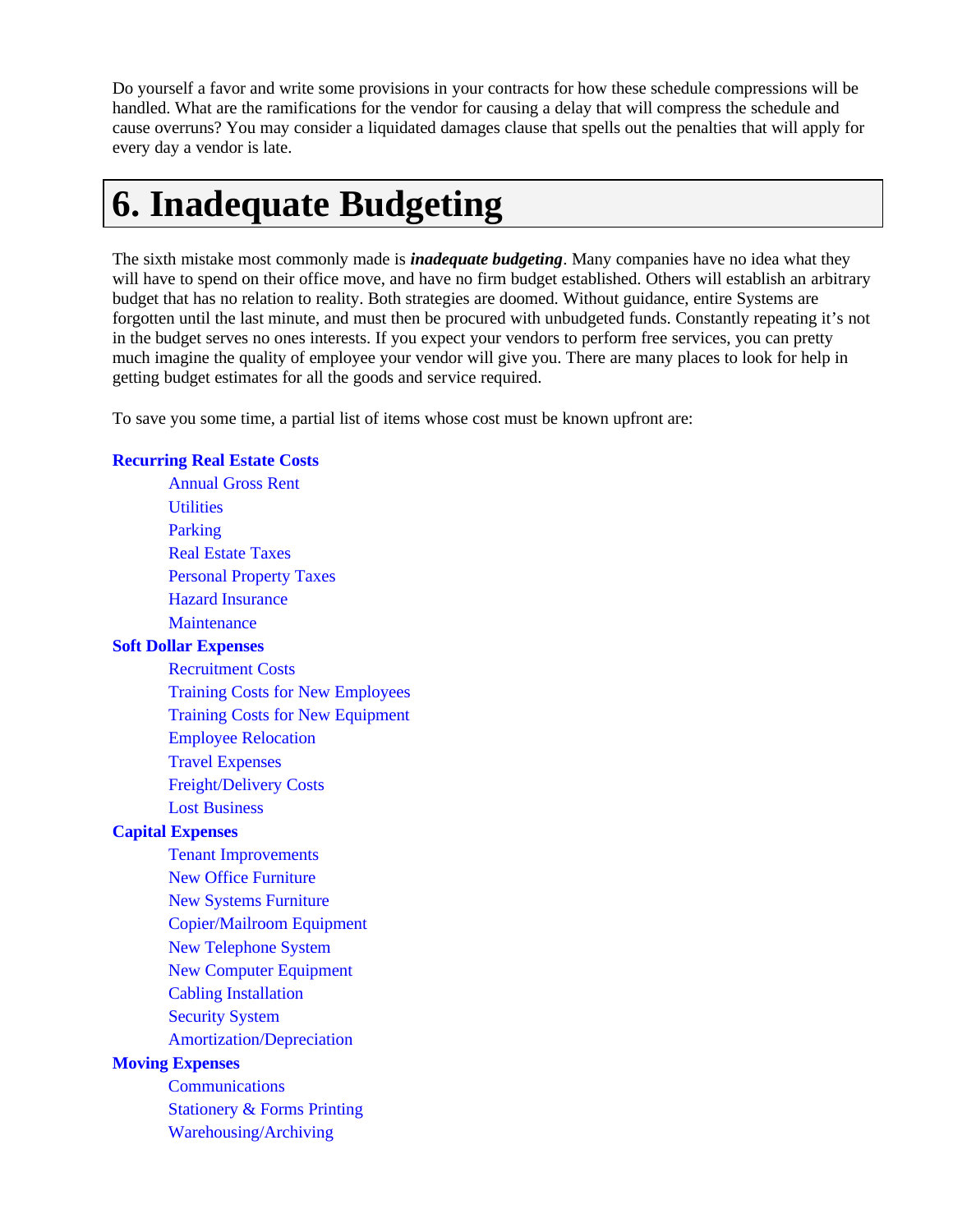Furniture Moving Packing Expense Boxes Equipment Rental Local and Long Distance Phone Service High-Speed Data Lines Service Agreement Penalties Cost of Duplicate Systems Trash Hauling Clean-up **Consulting Expenses** Architect Interior Designer Tenant Rep Broker Move Coordinator Project Manager Engineering Firm **Attorney** Sets of Drawing Packages Technology Consultant

Having no budget or an unrealistic budget is inexcusable. Take the time to go through the budgeting process before you begin the search for a new site. It will pay off in the end.

### **7. Poor Communication**

Lastly, **poor communication** can sink your ship as surely as the iceberg sank the Titanic. You must keep your employees informed about the relocation, of course. But, most relocation managers stop there. You also have a responsibility to keep your customers and suppliers informed, as well as all vendors you have hired for the job. Uninformed customers and employees will leave you. Vendors can't perform to your requirements if you don't communicate them.

At a minimum, you should consider the following letters and memos to keep everyone informed. Some of these can be combined into one letter or memo:

#### **Customers**

Notify customers that you plan to move

Provide customers with new address and phone numbers after you move

### **Vendors/Suppliers**

Provide date when relocation is planned

Provide new address and phone numbers after you move

#### **Move Vendors**

Weekly memos keeping everyone informed of move progress

### **Employees**

Notify employees of your moving plans

Provide orientation at new site before move-in

Provide public transportation schedules and parking rules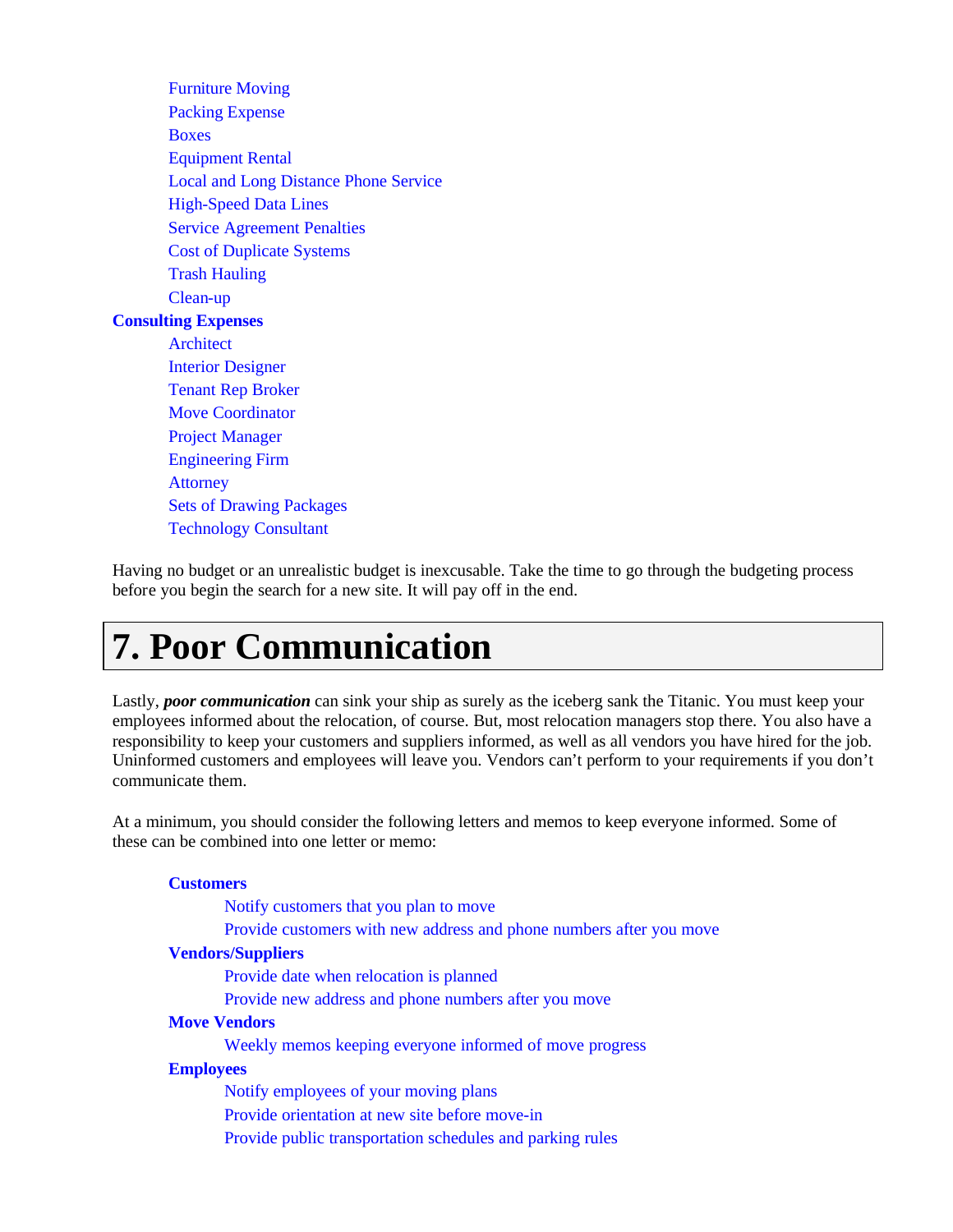Provide lists of local services (banks, restaurants, day-care centers) Provide instructions for packing office contents Provide employees with name of department coordinator

The hardest part of this is remembering all the vendors, suppliers, and service providers that need to be informed of your plans. It is easy to leave out someone important. Here is a list to stimulate your memory:

### **Vendors and Suppliers**

Equipment manufacturers **Distributors** Copier/FAX dealers Computer/Networking vendors Telephone System vendors Specialized equipment vendors (Mail handling, printing press. etc.) Furniture vendors Local telephone service provider Long Distance telephone service provider Leased line service providers (ISDN, DSL, T-1) Commercial printer Office supply vendors Business forms suppliers **Service Providers Banks** Accounting & Bookkeeping services Payroll service Business Insurance agent Cleaning/Janitorial service Advertising/PR firm Employment/Temp agencies Food/Snack/Coffee services Plant watering service Local public utilities (gas, water, electricity) Retirement plan administrator Health Insurance provider State revenue (tax) authority Trade or membership organizations Magazine or book club publishers Local Post Office Courier service Delivery services (UPS, FedEx, etc.)

### *Become an Expert While Doing*

Now that you know the most deadly mistakes, how can you avoid them or at least minimize their impact on your office move? This is not easy if you are new at the game. Simply knowing what lies ahead is a big help, but this won't solve problems for you. Your biggest problem is time. There is never enough of it. And, you still have your regular job to perform. How do your peers get this done?